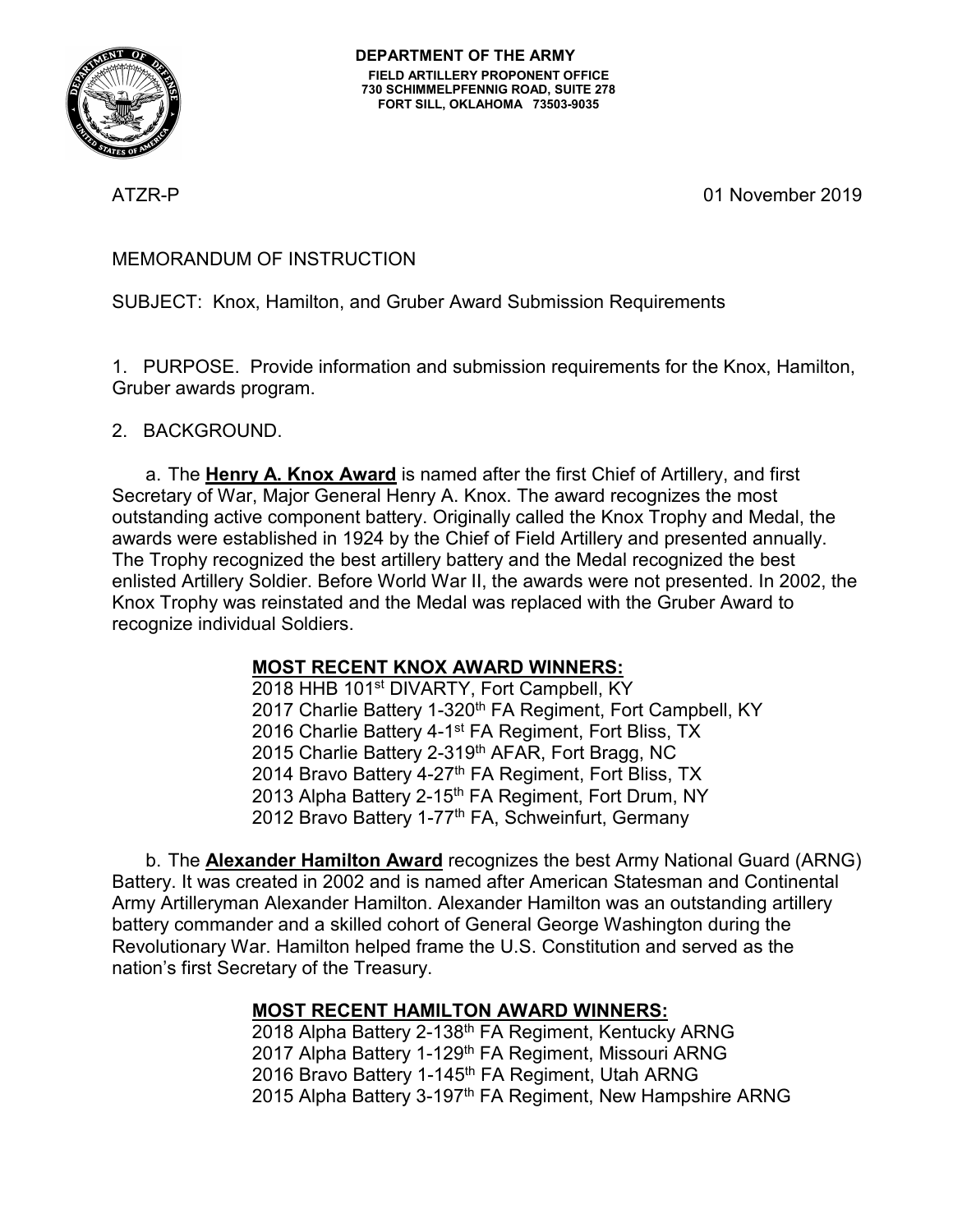ATZR-P SUBJECT: Knox, Hamilton, and Gruber Award Submission Requirements

> 2014 Alpha Battery 1-181<sup>st</sup> FA, Tennessee ARNG 2013 Bravo Battery 1-121st FA, Wisconsin ARNG 2012 Bravo Battery 2-218<sup>th</sup> FA, Oregon ARNG

c. The **Edmund L. Gruber Award** is named after Brigadier General Edmund L. Gruber, a noted Field Artillery Officer, who as a First Lieutenant in 1908 composed the "Caisson Song", which the Army adapted as "The Army Song" (The Army Goes Rolling Along) in 1952. The Gruber Award was established in 2002 to recognize individual Field Artillery Soldiers for innovations that resulted in significant contributions to enhance the Field Artillery's war fighting capabilities, morale, readiness, and maintenance.

### **MOST RECENT GRUBER AWARD WINNERS:**

2018 CPT Christopher M. Dixon, 2-3rd FA 2017 SFC Jaime M. Castro, 5<sup>th</sup> BCD 2016 SFC Zachary S. Wilkerson, 1-94<sup>th</sup> FA 2015 SFC Jorge A. Moraguzman, 2-15<sup>th</sup> FA 2014 SFC Daniel A. King, 1-320<sup>th</sup> FA 2013 1LT Nathaniel J. Holcomb, 1-41st FA 2012 SFC Thomas Robinson, 1-377th FA

3. ELIGIBILITY CRITERIA**.**

a. The Knox award eligibility is established for all active component field artillery batteries across operating and generating force formations.

b. The Hamilton award eligibility is established for all Army National Guard field artillery batteries.

c. The Gruber Award is established for a field artillery Soldier within the active and reserve components across operating and generating force formations.

4. SUBMISSION REQUIREMENTS.

a. All submission narratives of the units or individuals will only cover the period of FY19 (October 2018 to September 2019).

b. All submission narratives of the units or individuals will be sent using the Army memorandum format IAW AR 25-40.

c. All submission narratives of the units or individuals must be in Arial 12 font singlespaced.

d. All submission narratives of the units or individuals must be a minimum of one page.

e. All submission narratives of the units or individuals will include photos of the units or individuals to support the narrative. The photos will also require a caption to state what the photo is about.